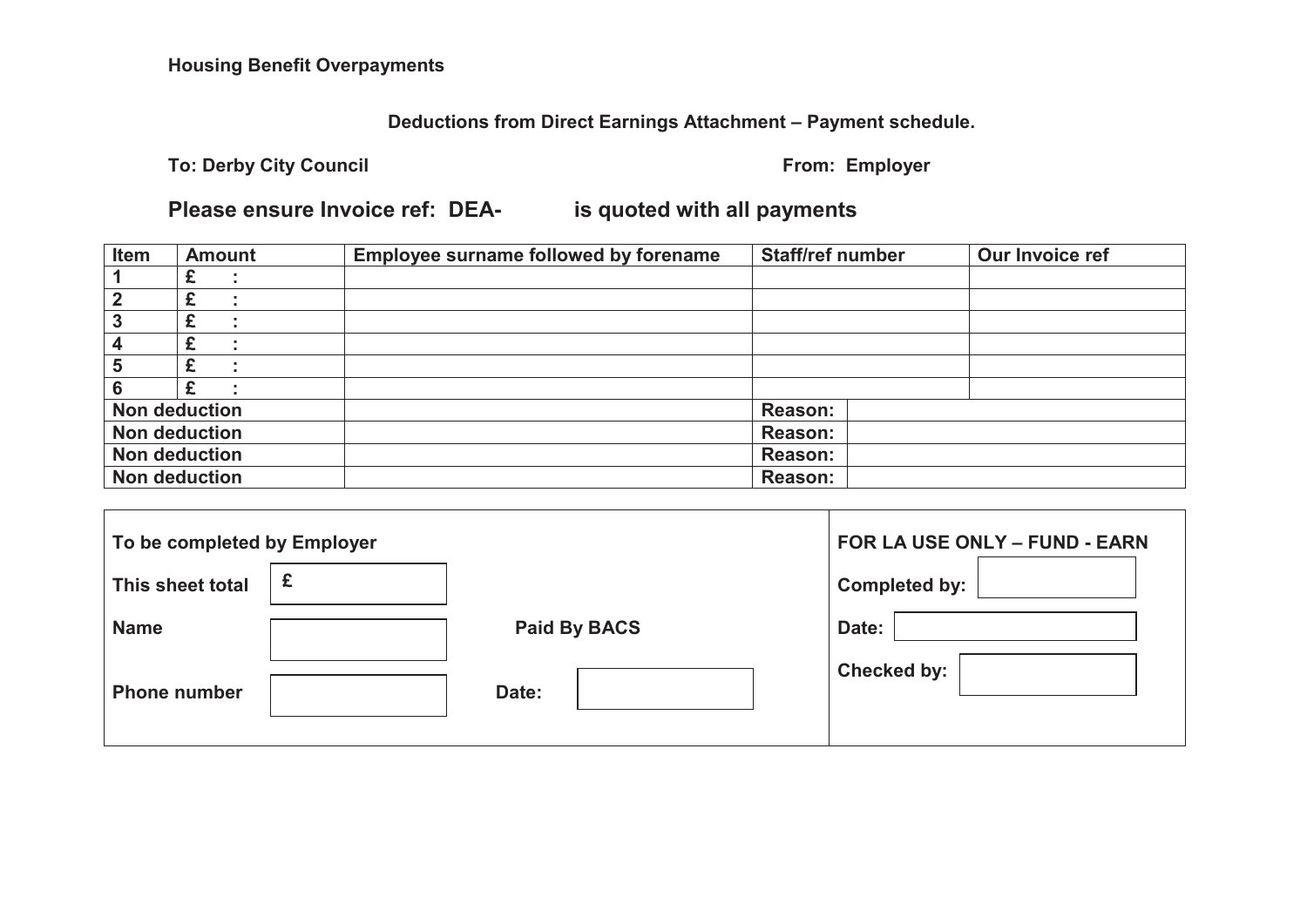## **This schedule must be completed whenever you**

- send a payment for one or multiple employees,
- you pay BACS (Automated Credit Transfer).

If you prefer you can email an electronic copy to us at hbopay.enquiries@derby.gov.uk and the payment can follow. Please include DEA in the subject of your email.

Otherwise, this schedule must be returned to us at the address below. Do not include or send any correspondence to this address.

Housing Benefit Overpayments Derby City Council The Council House Corporation Street Derby DE<sub>1</sub> 2FS

When paying by **Automated Credit Transfer (BACS)** complete the transaction using the bank details below:

#### **Derby City Council bank details:**

Sort code: 30-92-59Account number: 00006306 Reference: This will be the employee's Invoice Number as shown on the DEA notice.

#### **Important**

The amount of the Automated Credit transfer must be the same total as the amount of the deductions shown on the Direct Earnings Attachment payment schedule overleaf.

Do not send cash through the post, do not use cheques unless necessary. Do not use this schedule to recover or deduct any previous overpayments.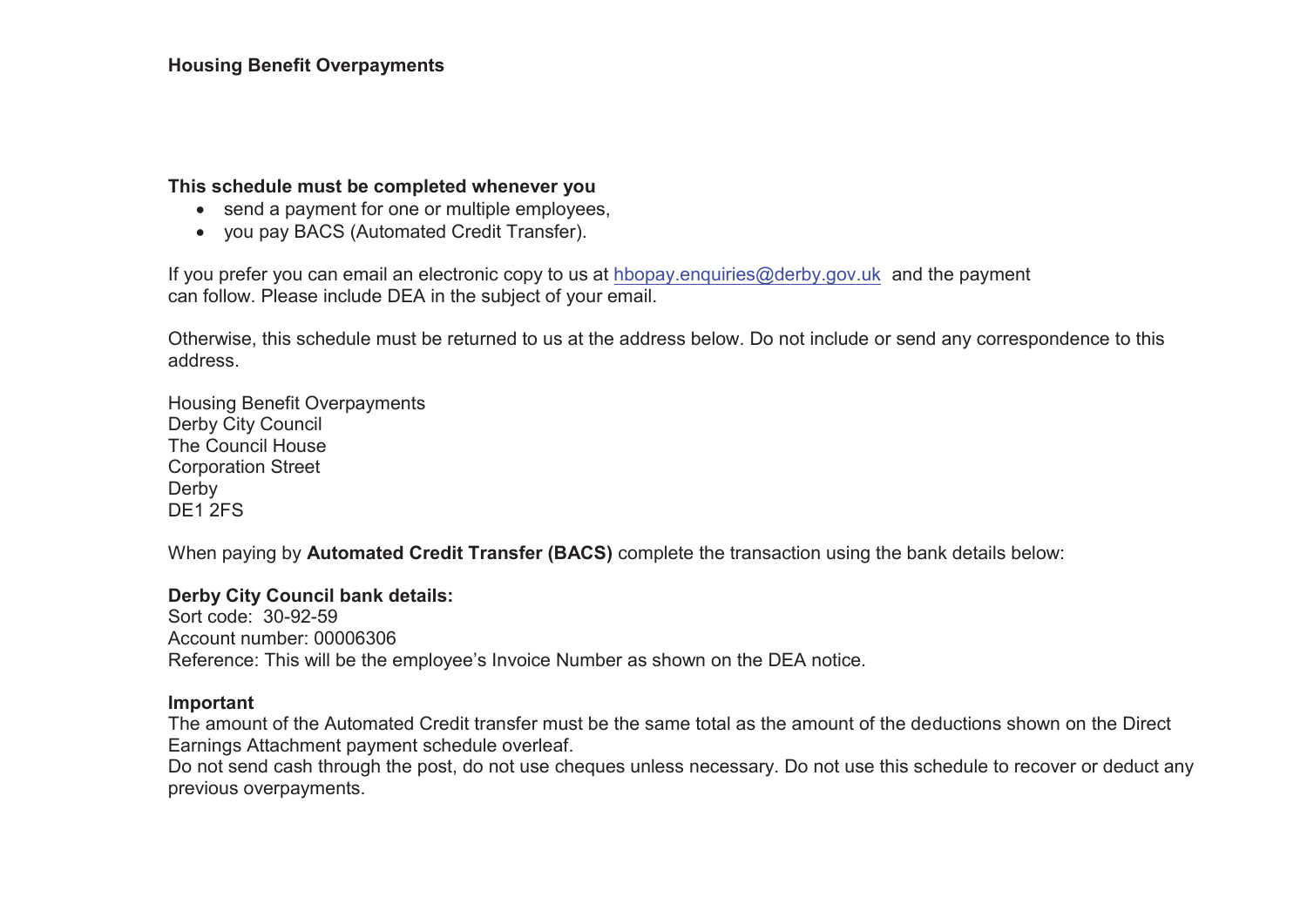## **Privacy Notice**

## **How is your information used?**

We may use your information to: bill, administer and collect Council Tax; bill, administer and collect Business Rates; bill, administer and collect Business Improvement District (BID) levies; process and pay Housing Benefit, second adult rebate for pensioners, Council Tax Support, Discretionary Housing Payments and Council Tax Hardship; bill, administer and collect Housing Benefit overpayments; process applications for free school meals; bill, administer and collect Sundry Debts; process financial assessments relating to Home Care Charging and Residential Care Charging; investigate and prosecute Fraud; send you communications; ask agencies, government departments or other public bodies to give us information they have about you; check information you have provided, or information about you that someone else has provided, with other information we hold; get information about you from certain third parties, or give information to them to check the accuracy of information, prevent or detect fraud or protect public funds. This is to help us meet our statutory and non-statutory duties; administer work accurately and efficiently; assess any contribution to means-tested payments or grants provided by the Council; bill, administer and collect debt; contribute to intelligence gathering to assess impacts of changes to identify need; check the information you have given us to make sure we are handling your data correctly, and for other purposes allowed by law; and prevent fraud and the misuse of public funds.

## **Who has access to your information?**

We may share your information with:

- Other Council Directorates, Derby Homes, elected members and schools in Derby.
- External organisations such as: Government departments and organisations, other local authorities; Courts and Tribunals; the Rent Office; the Valuation Office Agency; the Police; the National Asylum Support Service (NASS); the National Anti-Fraud network (NAFN); the National Fraud Initiative (NFI); software providers; contracted service providers and IT companies used for technical support; social housing landlords (for Housing Benefit claimants in social housing); banks; building societies; external auditors; enforcement agents; debt advice agencies; your doctor / medical professional (if you are claiming a discount for severe mental impairment); your employer; any relevant third parties as required to help prevent fraud, including private sector companies as allowed by law.
- Relevant individuals such as benefits claimants, landlords and agents.